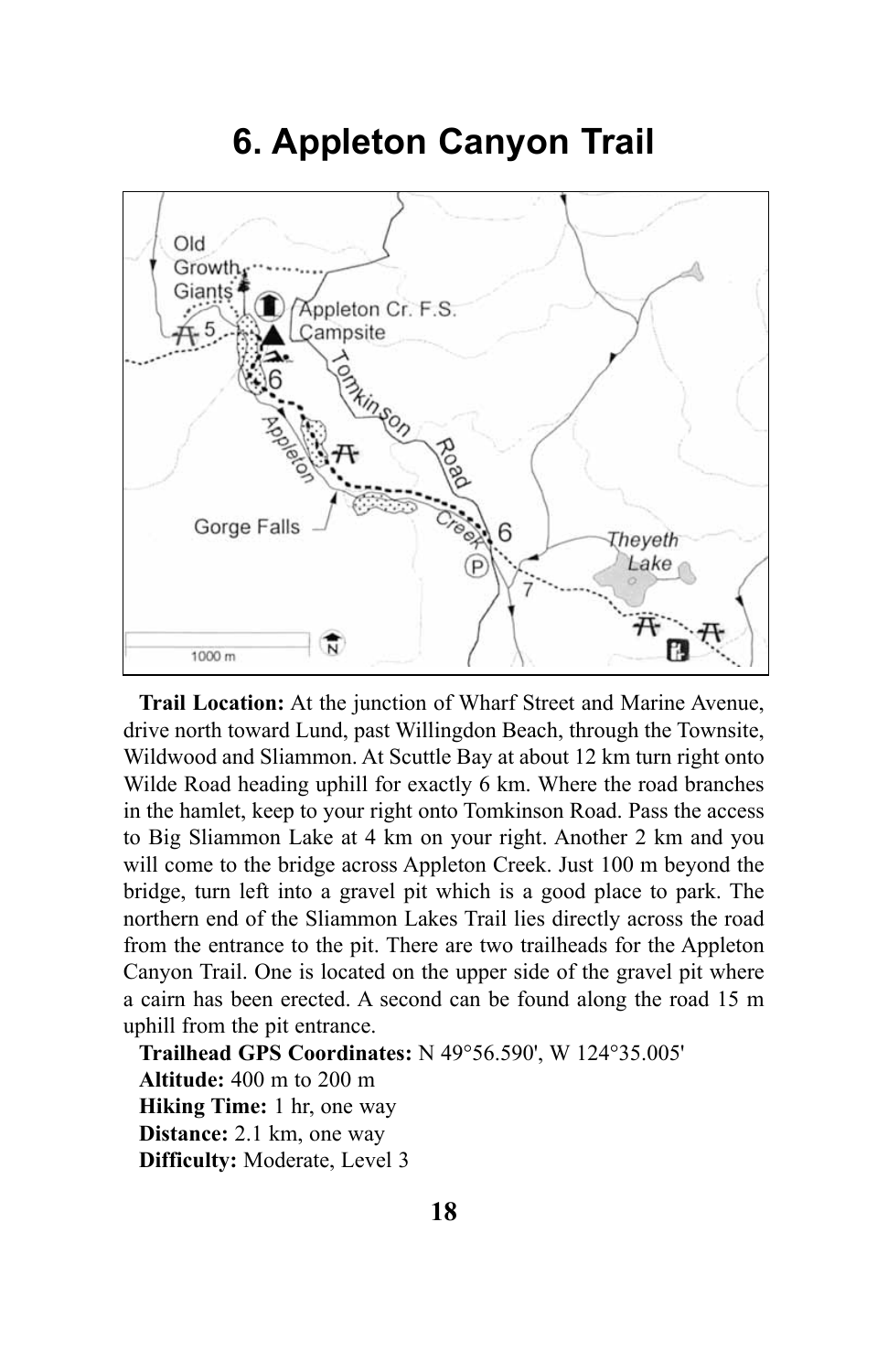**Other:** SCT Section 3, waterfalls, old growth

**Map:** 92 F/15, Recreation Map

**Advisory:** Like all trail sections of the SCT described in this book, this trail description is given from north to south to provide seamless information for the through hiker. A hiker entering the Appleton Creek Trail from the access off Wilde Road and hiking it in the opposite direction needs to read the description in reverse order, from bottom up.

**Trail Description:** As you approach Appleton Creek from the north, sounds of rushing water will draw you into their mesmerizing rhythm. The pounding of turbulent waters is never far as you hike this trail.

At a T-junction directly above the creek bank, a wooden sign points back up the Marathon Trail over which you have just travelled, advising that Rieveley's Pond is an hour away. A left turn will take you up a 100-m-long side spur to a picnic table overlooking a swirling swimming hole. This spot lends itself well to a symphonic lunch and, in the summer, to a refreshing swim.

Meanwhile back down at the T-junction, turn right and follow the SCT downstream to a newly refurbished BOMB Squad bridge that takes you safely across to the other side of the creek. A sign declares that you have arrived at the Appleton Forestry Recreation site. It signifies the beginning of the Appleton Canyon Trail. This small flood plain is home to a handful of ancient Douglas firs that tower above two picnic tables.

The Appleton Canyon section of the SCT slants up onto the rim beyond the campsite. At the top the trail branches. The left branch will carry you 300 m up along the ridge toward an outhouse. Here the original Appleton Creek Trail presents a short exit out to Tomkinson (Wilde) Road 8 km from the highway. If you keep left beyond the outhouse you'll reach another picnic table. Below it you will see the same falls and swimming hole at the end of the side spur described earlier on the opposite side of the creek.

Back down at the campsite junction, stay right as the new Appleton Canyon Trail continues to balance on the rim, following the lively creek downstream. You come to a high spot overlooking the big bend where, invisible to the casual eye, the creek turns abruptly. From a certain vantage point, two sections of the creek are visible—apparently running in opposite directions—and providing a puzzling illusion. The trail keeps dropping along a side hill, and if you look below it you'll see more large giants. One huge tree, measuring about 1.5 m in diameter, leans at a precarious angle, its lofty top attempting to grow vertically again.